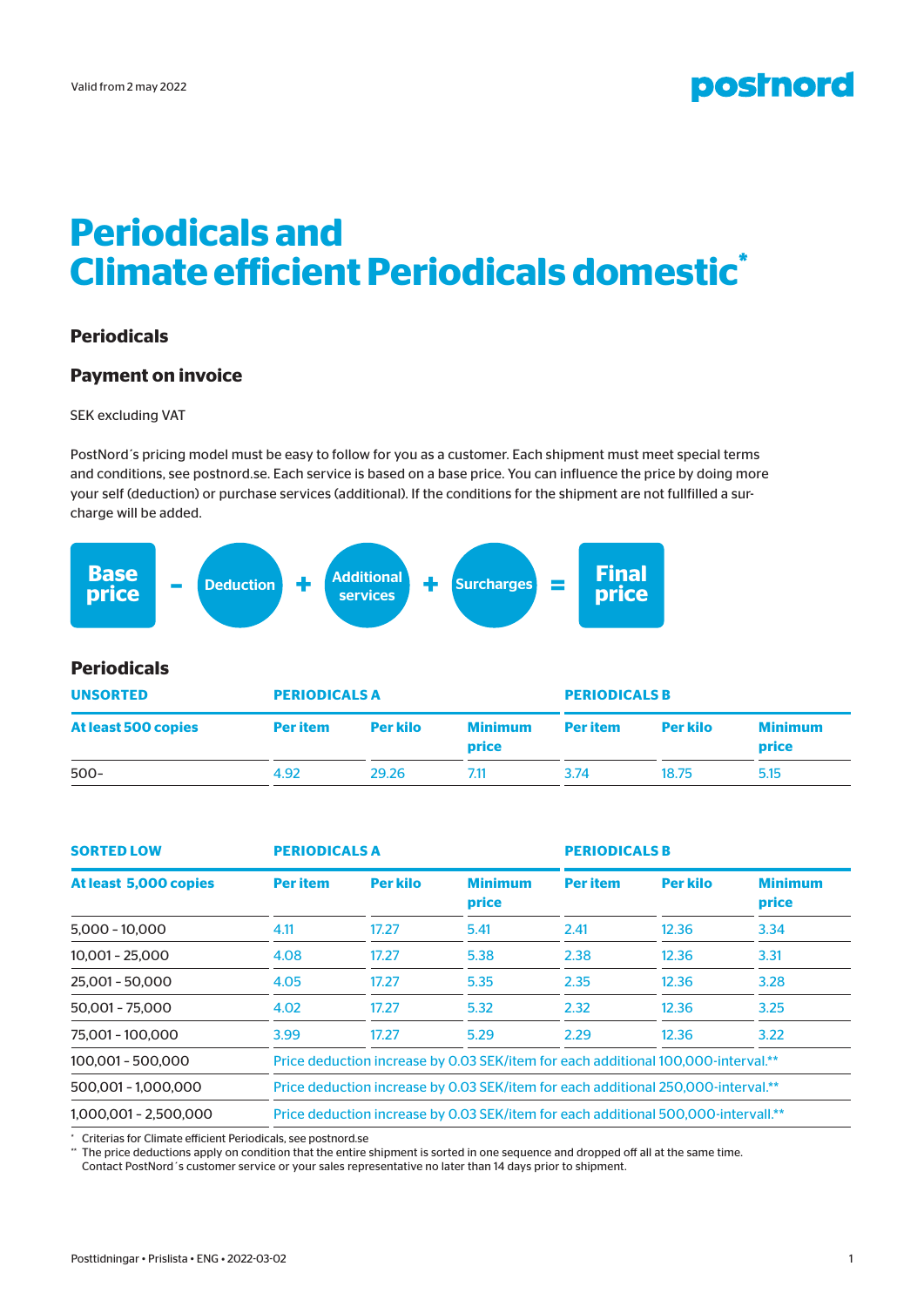| <b>SORTED NORMAL</b>  | <b>PERIODICALS A</b>                                                              |          |                         | <b>PERIODICALS B</b> |                 |                         |
|-----------------------|-----------------------------------------------------------------------------------|----------|-------------------------|----------------------|-----------------|-------------------------|
| At least 500 copies   | <b>Per item</b>                                                                   | Per kilo | <b>Minimum</b><br>price | <b>Per item</b>      | <b>Per kilo</b> | <b>Minimum</b><br>price |
| $500 - 10,000$        | 4.46                                                                              | 17.27    | 5.76                    | 2.76                 | 12.36           | 3.69                    |
| $10.001 - 25.000$     | 4.43                                                                              | 17.27    | 5.73                    | 2.73                 | 12.36           | 3.66                    |
| 25.001 - 50.000       | 4.40                                                                              | 17.27    | 5.70                    | 2.70                 | 12.36           | 3.63                    |
| 50.001 - 75.000       | 4.37                                                                              | 17.27    | 5.67                    | 2.67                 | 12.36           | 3.60                    |
| 75.001 - 100.000      | 4.34                                                                              | 17.27    | 5.64                    | 2.64                 | 12.36           | 3.57                    |
| 100,001 - 500,000     | Price deduction increase by 0.03 SEK/item for each additional 100,000-interval.** |          |                         |                      |                 |                         |
| 500.001 - 1.000.000   | Price deduction increase by 0.03 SEK/item for each additional 250,000-interval.** |          |                         |                      |                 |                         |
| 1.000.001 - 2.500.000 | Price deduction increase by 0.03 SEK/item for each additional 500,000-interval.** |          |                         |                      |                 |                         |
|                       |                                                                                   |          |                         |                      |                 |                         |

\*\* The price deductions apply on condition that the entire shipment is sorted in sequence and dropped off all at the same time. Contact PostNord´s customer service or your sales representative no later than 14 days prior to shipment.

#### **COPIES OF THE PUBLICATION**

#### **Per item**

18.10

#### **SPECIAL SORTING DISCOUNT**

| <b>Normal zone</b> | <b>Low zone</b> |
|--------------------|-----------------|
| <b>Per item</b>    | <b>Per item</b> |
| 0.19               | 0.12            |
| 0.20               | 0.16            |
| O 21               | 0.19            |
|                    |                 |

#### **ADDITIONAL**

| <b>Services</b>                        | <b>Per item</b> |  |
|----------------------------------------|-----------------|--|
| Scheduled reserved late drop off*      | 1.00            |  |
| Consignment with physical invoice data | 150.00          |  |

\* Valid for Periodicals A

#### **SURCHARGES**

| <b>Services</b>                       | <b>Per item</b> |  |
|---------------------------------------|-----------------|--|
| Basic fee/year                        | 4,900.00        |  |
| Folding surcharge                     | 1.75            |  |
| Differential booking                  | 0.25            |  |
| Late drop off not scheduled reserved* | 1.00            |  |
| Storage charge, load carrier/day      | 75.00           |  |
| Extra handling/hour                   | 600.00          |  |
| A sample copy is missing              | 1,000.00        |  |

\* Valid for periodicals A